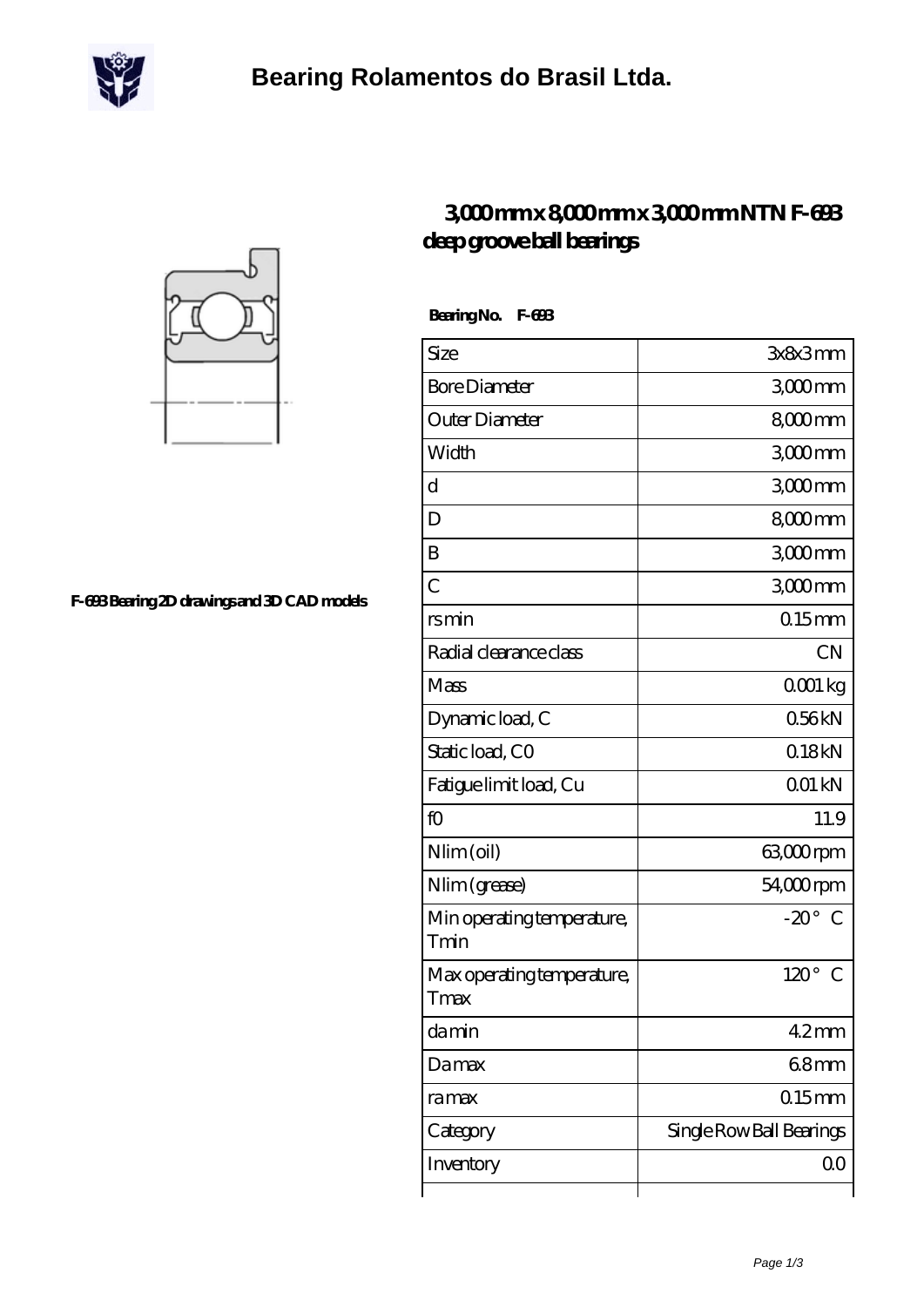

## **[Bearing Rolamentos do Brasil Ltda.](https://m.scottrobertalexander.com)**

| Manufacturer Name                  | <b>NTN</b>                                                                                                                                                                                                                              |
|------------------------------------|-----------------------------------------------------------------------------------------------------------------------------------------------------------------------------------------------------------------------------------------|
| Minimum Buy Quantity               | N/A                                                                                                                                                                                                                                     |
| Weight / Kilogram                  | 0006                                                                                                                                                                                                                                    |
| Product Group                      | <b>BOO308</b>                                                                                                                                                                                                                           |
| Enclosure                          | Open                                                                                                                                                                                                                                    |
| Precision Class                    | ABEC 1   ISO PO                                                                                                                                                                                                                         |
| Maximum Capacity / Filling<br>Slot | No                                                                                                                                                                                                                                      |
| Rolling Element                    | <b>Ball Bearing</b>                                                                                                                                                                                                                     |
| Snap Ring                          | No                                                                                                                                                                                                                                      |
| <b>Internal Special Features</b>   | No                                                                                                                                                                                                                                      |
| Cage Material                      | Stainless Steel                                                                                                                                                                                                                         |
| Internal Clearance                 | CO-Medium                                                                                                                                                                                                                               |
| Inch - Metric                      | Metric                                                                                                                                                                                                                                  |
| Long Description                   | <b>3MM Bore; 8MM Outside</b><br>Diameter; 3MM Outer Race<br>Width; Open; Ball Bearing<br>ABEC 1   ISO PQ No Filling<br>Slot; No Snap Ring No<br><b>Internal Special Features</b><br>CO Medium Internal<br>Clearance; Stainless Steel Ca |
| <b>Other Features</b>              | Deep Groove   Stainless<br>Steel Ring and Ball                                                                                                                                                                                          |
| Category                           | Single Row Ball Bearing                                                                                                                                                                                                                 |
| <b>UNSPSC</b>                      | 31171504                                                                                                                                                                                                                                |
| Harmonized Tariff Code             | 8482105068                                                                                                                                                                                                                              |
| Noun                               | Bearing                                                                                                                                                                                                                                 |
| <b>Keyword String</b>              | Ball                                                                                                                                                                                                                                    |
| Manufacturer URL                   | http://www.ntnamerica.co<br>m                                                                                                                                                                                                           |
| Bore                               | 0.118Inch   3Millimeter                                                                                                                                                                                                                 |
| Inner Race Width                   | OInch   OMillimeter                                                                                                                                                                                                                     |
| Outside Diameter                   | 0.315 Inch   8 Millimeter                                                                                                                                                                                                               |
| Outer Race Width                   | 0.118Inch   3Millimeter                                                                                                                                                                                                                 |